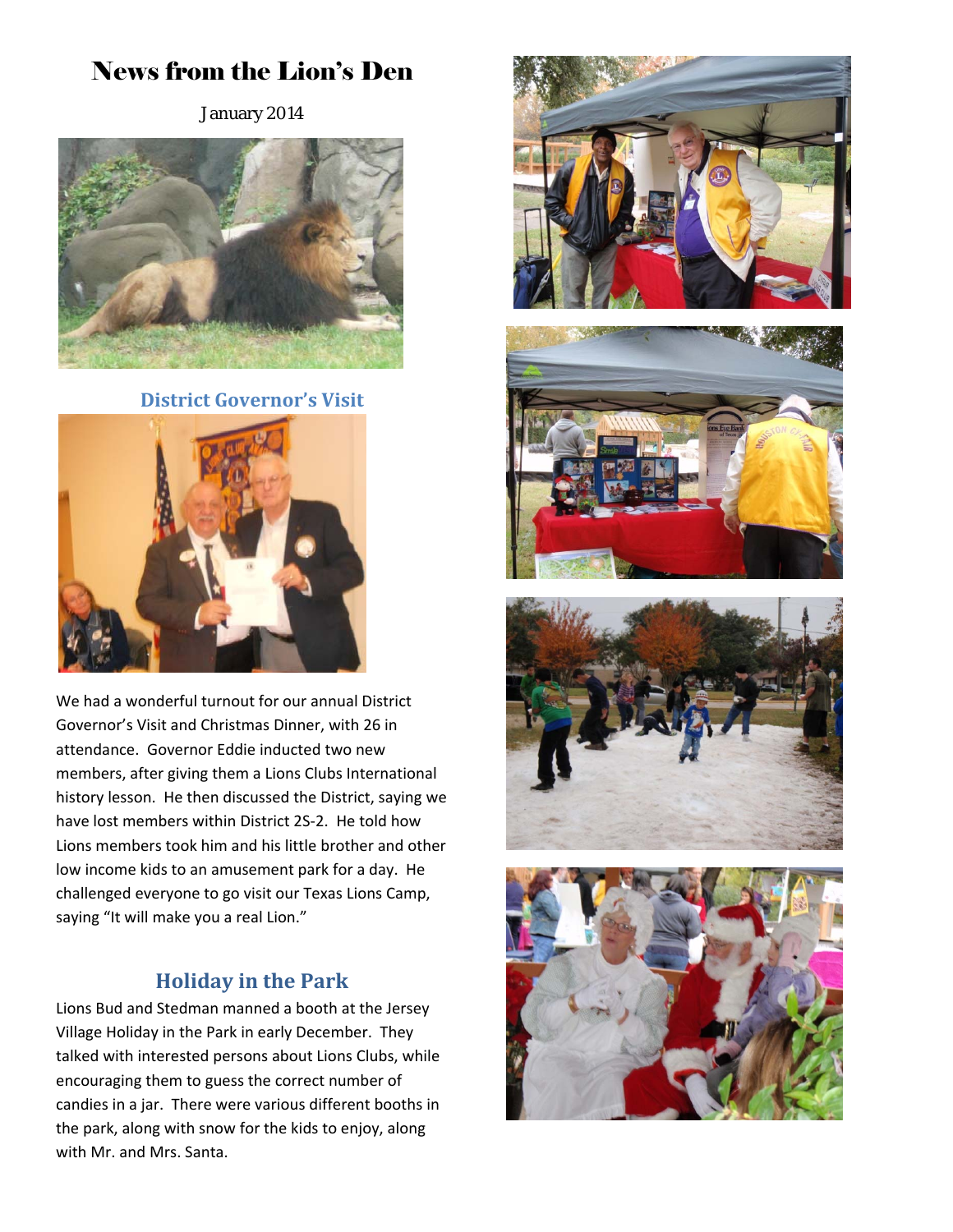#### *Welcome New Lions Members*



District Governor Eddie Risha installed new Lions members Amanda Crane, sponsored by and daughter of Lion Paul, and Sheldon Littlejohn, sponsored by President Stedman, with Lion Chuck standing in during his absence. Lion Amanda reported that she is now a 3<sup>rd</sup> generation Lion, as her Grandfather was a District Governor in Illinois. She works as a Deaf Interpreter, and brought Chase, her 15 year old son who helps in the Concession stand. Lion Sheldon has attended meetings and worked the Concession Stand with President Stedman. He works in quality control. Lion Sheldon brought his two daughters, Lindsey and Christina.

#### **PDG Fred Hamilton Awarded**

District Governor Eddie Risha and 1st Vice District Governor Chris Moorman presented PDG Lion Fred Hamilton with his 55 year Lions pin chevron at a brief ceremony at the nursing home where Lion Fred resides. He is in very good spirits, laughed and talked with those present. If you missed the ceremony, please stop to visit him at The Terrace at Champions, room 122, 14050 Cutter Road, Houston 77069.





#### **Condolences**

President Stedman's father passed away in Jamaica. President Stedman and family travelled there for the funeral. Our thoughts and prayers are will him and his family at this time.

#### **Wreaths Across America**

As usual, the ceremony for Wreaths Across America was very touching. This year, to commemorate the 60<sup>th</sup> anniversary of the Korean War Armistice, wreaths were placed by veterans of that war. If you have never attended, you need to plan on being there next year. Approximately 15,000 people came out to place 40,000 wreaths on the graves of our fallen heroes. The cemetery is really beautiful and so solemn after all the wreaths are placed.

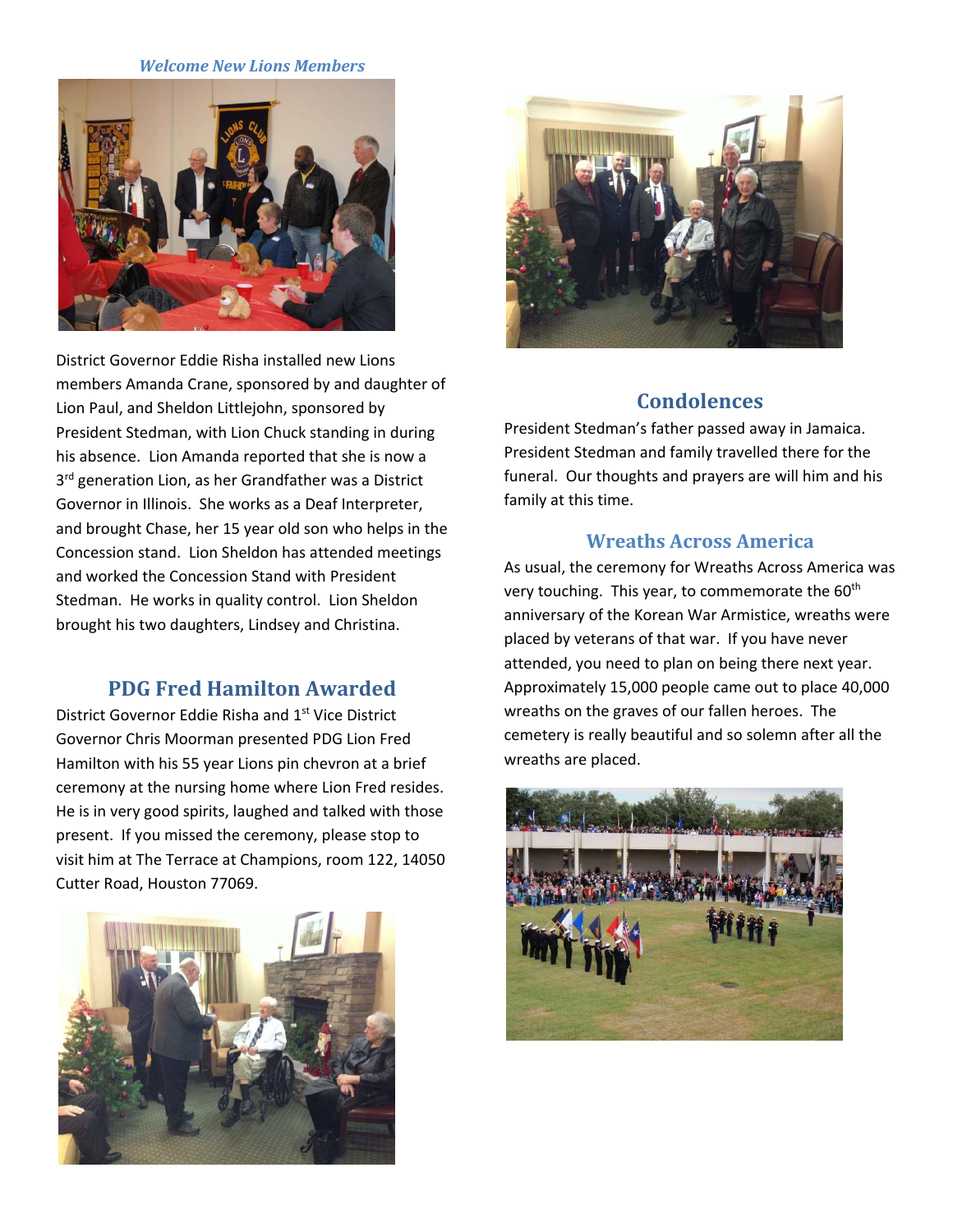







#### **Christmas Cheer Baskets**

Houston Cy‐Fair Lions Club assembled and delivered overflowing bushel baskets plus a large bag of canned, dry, and fresh foods, a dozen eggs, plus a large turkey to 52 needy families in the Cy‐Fair area. Various Scout Troops helped by having food drives, and helping to assemble and deliver the baskets. Over 270 persons were able to have a wonderful Christmas meal due to the generosity of Houston Cy‐Fair Lions, and various Scout Troops who conducted food drives and helped prepare the baskets. Many wonderful Thanks to Lion Becca Franco for all her hard work coordinating and planning this wonderful event. Thanks to all Lions and Scouts and parents who helped assemble and deliver baskets.